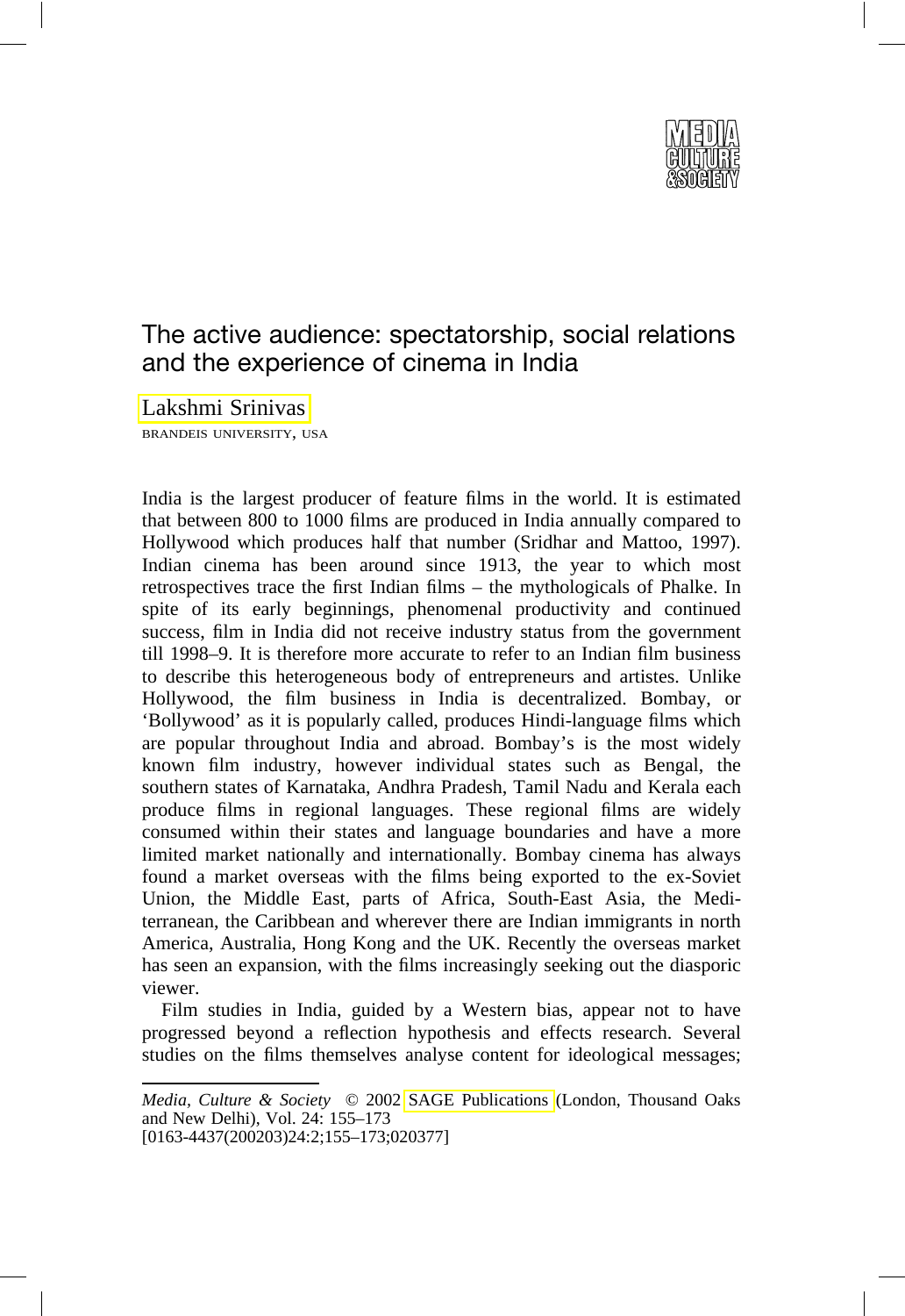others have studied film as myth. Work on directors, stars and retrospectives of films are numerous. More sociologically directed studies have either examined films as reflections of society and of social change or as articulations of identity. Audiences have not been visible, rather they have been relegated to the background as aggregate factors of class or gender. Indian film studies has therefore overlooked the very visible and vibrant culture of reception – one that is distinctive to cinema in India. To date no study has unpacked film reception as it is elaborated in public settings. In neglecting the participatory audience, film studies in India provide a less than balanced view of Indian cinema. Analyses that fail to take into account the social and cultural contexts in which cinema is consumed, and choose to impose imported theory on local contexts, misrepresent the meaning of the film and the meanings made of it. Film studies in India appear guided by the sensibilities of the educated middle-class analyst, one who is often a stranger to the culture of popular cinema, elaborated as public culture. The indigenous dialogue between audience and cinema has therefore gone unnoticed.

In this article I seek to address some of these gaps in existing research by examining cinema through a phenomenology of spectatorship. The article draws on fieldwork carried out in Bangalore city in south India between 1996 and 1998. Using ethnographic methods of participant observation and interviews, I investigate cinematic reception in public settings. My analysis is therefore based on mainstream audiences, rather than on any subculture or group. Implicit comparison with movie-goers and movie culture in the USA throws into relief the distinctive aspects of the phenomenon in India.

# **The formula film and the habituated audience**

Popular cinema in India caters to an audience whose diversity is unimaginable to those who do not know India. The Indian government recognizes 16 major languages, but there are in reality hundreds, each with their own dialects. Viewers differ not only in class, caste, religious background, but in regional culture, age (the films draw viewers of all age groups and the family audience), gender, educational background and those living in rural areas as well as in urban centres. Rather than target niche markets as Hollywood movies do, Indian films have typically taken on this diversity for a broad appeal. It is only recently that there is evidence of a segmenting market, *India Today* (Jan. 2000) reports that in 1999 no single film did well at the box office in both rural and urban centres, a phenomenon unheard of in earlier days of 'all-India hits'. However, audiences throughout the country continue to flock to the films. In the 1990s it was estimated that about 10–15 million movie tickets were sold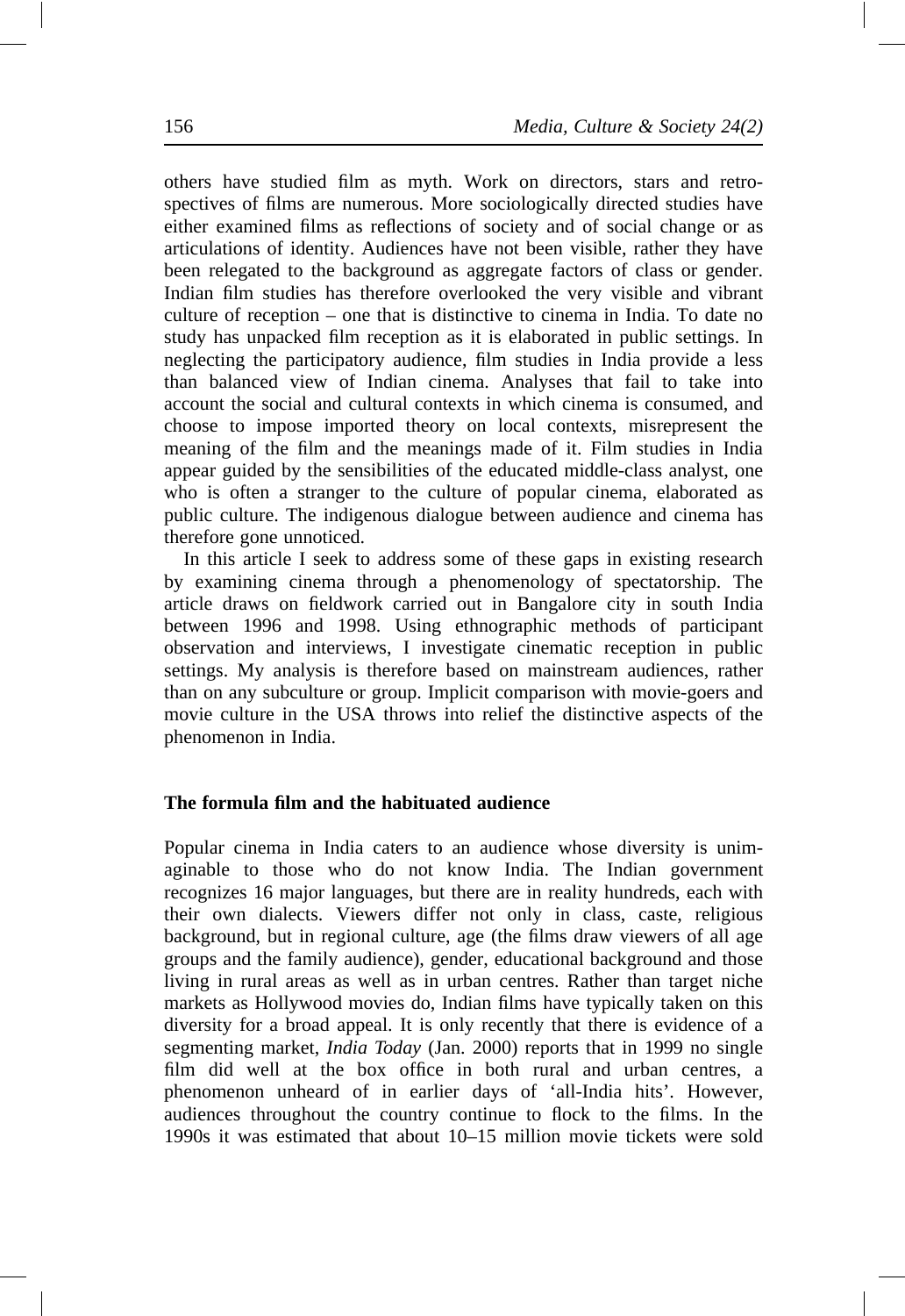every day in India. Indian cinema has always provided competition for Hollywood and continues to do so throughout the country in contrast to France, where the film industry has suffered a great deal due to the popularity of Hollywood imports. Indian films are seen to have an integrative impact within the country and to shape a national public culture. Hindi (language) cinema, which is made in Bollywood, is popular in non-Hindi speaking areas of India, language being no barrier to the film's reach. Films made in Tamil in south India are either dubbed into Hindi or other languages, or are 'remade' as Hindi-language or Telugu films with the same stars and film crews.

The popular film addresses a habituated audience (Srinivas, 1998). Habituees may be thought of as insiders to the culture of commercial cinema, audiences who have developed a relationship with the films based on long acquaintance with them. Film-makers, attentive to the expectations of habituees, construct the films as a dialogue with such viewers. The expectations habituees have of movies and the movie-going experience consequently shape the culture of movie-going.

The films are melodramas with comedic elements and a strong romantic theme. Unlike Hollywood movies, the films fail to fit a particular genre as they provide the audience with family drama, boy-meets-girl romance, fight and chase scenes as well as slapstick, verbal gymnastics and folk humour all in the same film. Habituees refer to the films as '*masala*', a term meaning 'spice mixture', an apt phrase to describe a product that is a mix of ingredients such as song-and-dance sequences, fight and chase scenes, comedic interludes and lavish spectacle, all of which provides entertainment that lasts three to three and a half hours on average. Viewers may be heard saying 'I just want to see some *masala*', or, when asked how a movie was, might reply 'Entertaining! Pure *masala*!' The popular Indian film may therefore be described as a pastiche, as it is constructed like a variety show, with something for everyone rather than a seamless and linear narrative following a single theme. Film-makers claim that audiences want variety rather than a narrative with a single story-line or homogeneity in emotion. In the films a tragic scene is somewhat abruptly followed by comedy which then shifts to a romantic dance. Even the recently released *Pukar* (2000), which incorporates the subject of terrorism and where the hero is a Major in the Indian army, has three or four dances. The portrayal of a love-triangle occupies a significant portion of the film, along with scenes of family life, jokes, humour about the status-conscious middle classes and politicians in India, and fight scenes which resemble street brawls rather than military tactics.

Yet another characteristic of popular Indian cinema is that all the films are musicals. For those in the film industry it is clear that the formula film is a quantified product. The expectation for a three to three and a half hour film is that it have a minimum of six to eight 'songs'. Even a film such as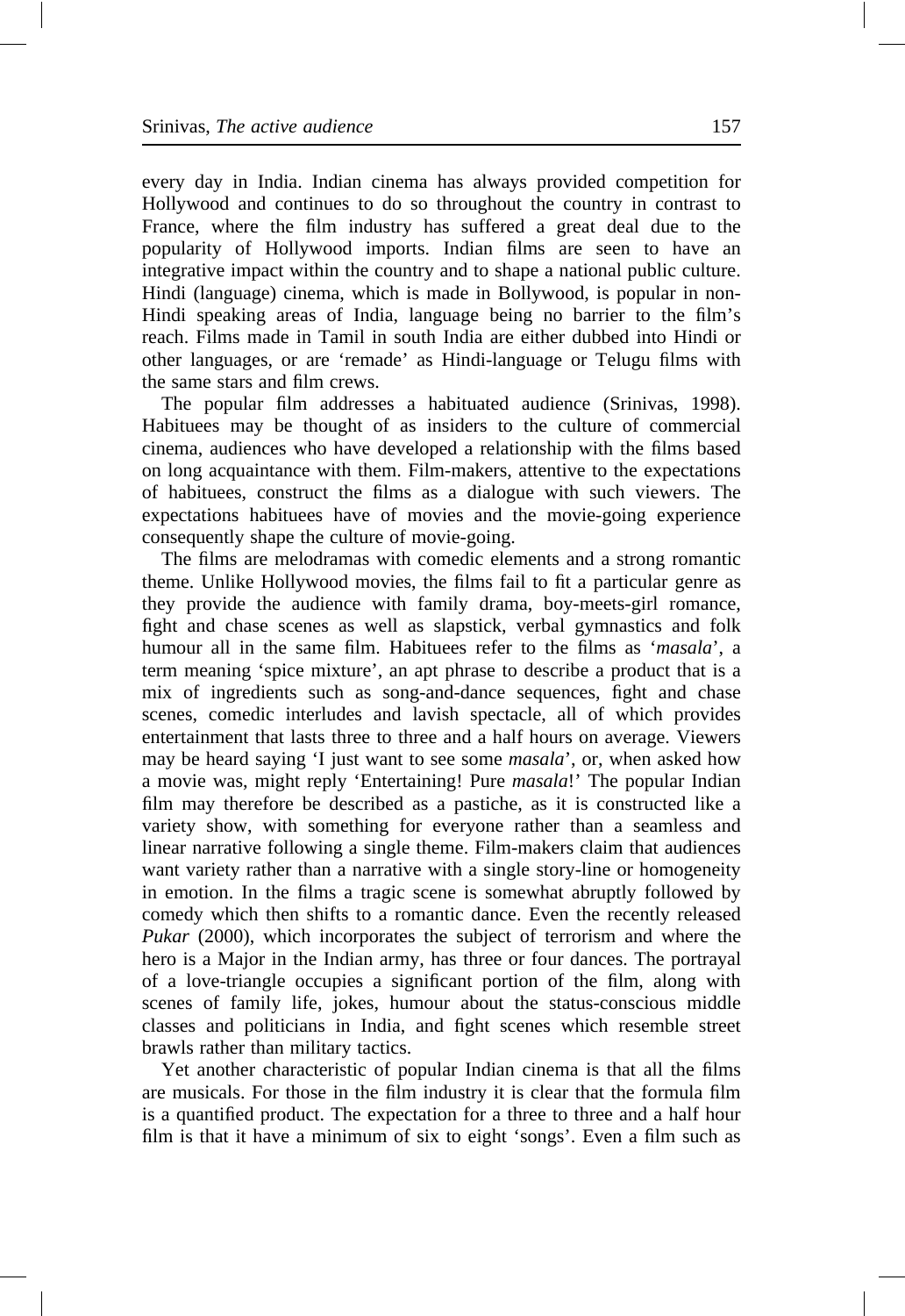*Border*, which has as its subject or frame the Indo-Pakistan conflict, manages to incorporate song sequences as the dreams and reminiscences of Indian soldiers at the Front. Often these interludes, choreographed as music videos, provide the scaffolding for the narrative. Many film-makers begin by filming, or 'shooting', the song sequences, the script for the film being non-existent when filming begins and gradually evolving over time. In today's market, movies are often 'hits' or 'flops' based entirely on how the songs fare with audiences. A director anticipating the release of his first commercial *masala* film with some trepidation confessed that, while he was unsure of the reception the film would receive, he was certain he had a couple of hit songs.

The structure of the film makes certain demands on its stars. For instance, the versatility of the central characters is a requirement, while secondary characters maybe in standard and specialized roles such as the comedian who is a side-kick and friend of the hero. When talking about the demands of his role as a lead male, a Kannada 'superstar', comparing himself to his Hollywood counterpart, described his job as 'very tough' as he 'cannot be only a husband or father' in a film. As hero he has to be 'everything: husband, lover, son, brother' as well as having to dance, fight and do comic scenes in the same film. His description of his role fits in with a multi-faceted narrative and a central character who is able to evoke several emotions, as stipulated by the Indian theory of emotions (see Lynch, 1990).

Habituees' comments on Hollywood films reveal their expectations, which are based on watching popular Indian cinema. They complain that Hollywood movies or 'English pictures' are 'too short'. 'Accustomed to films where scenes change rapidly and there is constant action and song and dance, viewers find 'English movies . . . boring because there is too much conversation, nothing happens . . . one Hindi movie-goer wondered how people can watch "English movies" as "they are not emotional, actors' faces are blank"' (Srinivas, 1998: 327). The Hollywood films that draw the largest audiences in India are fast-paced action-adventures, slapstick comedies, martial arts films and those built around special effects such as *Jurassic Park*.

Movie-goers are not only accustomed to sudden changes in scene but also to a narrative which shifts between reality and fantasy and in time and space. With devices such as flashbacks and 'flash-forwards', a scene in the narrative present is spliced with a fragment from the distant past or reality merges into a dream-sequence expressing a character's wishes, fears or emotions which cannot be expressed in everyday conversation. In such sequences anything appears possible as human beings transform into animals, or Gods manifest themselves. The song-and-dance sequence facilitates the framing of such non-linear narrative representation, in which the magical and the supernatural can easily be incorporated with the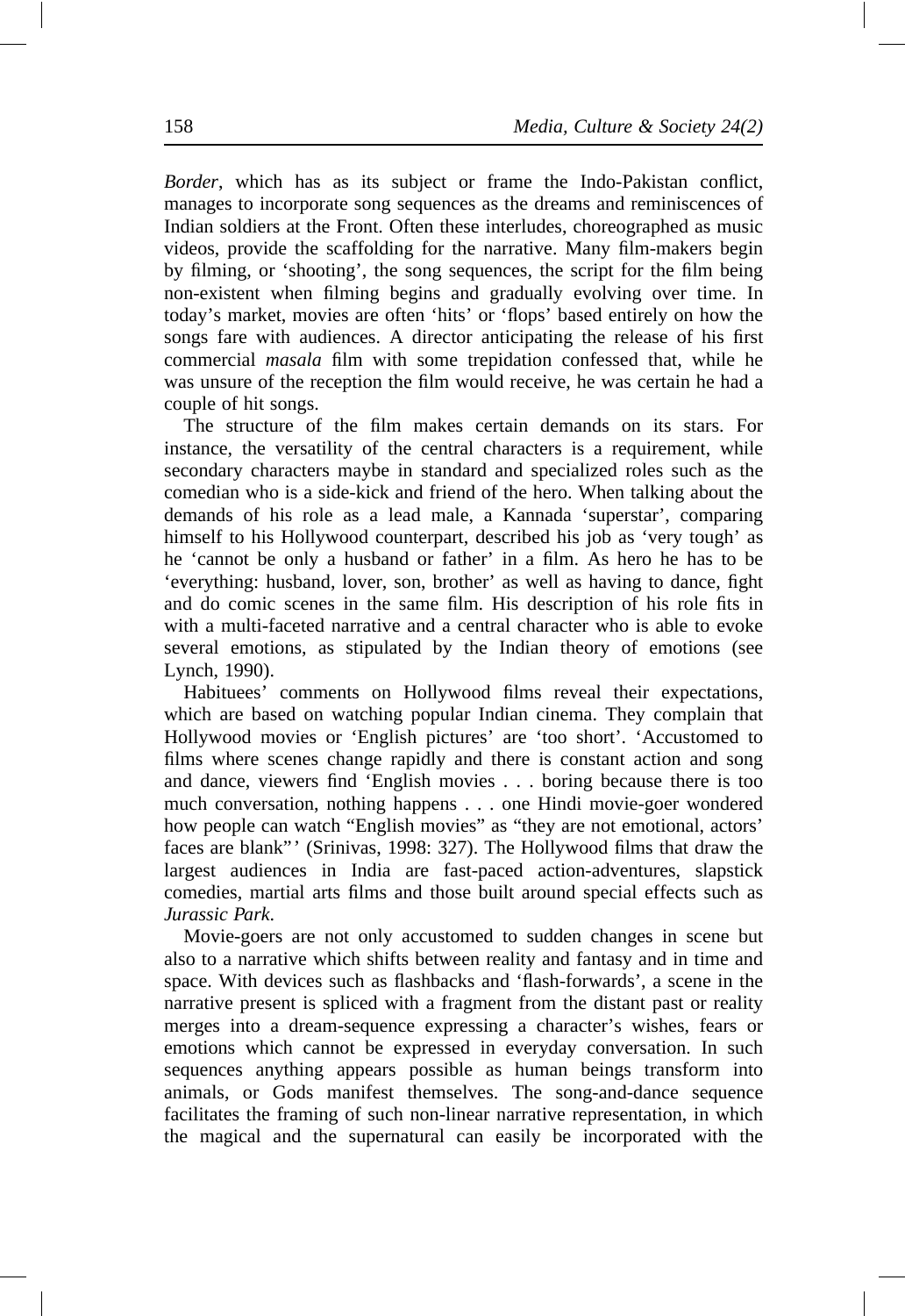mundane. Recently Hollywood movies appear to be experimenting with these devices. The film *Out of Sight* incorporates flashbacks and fantasy sequences. Fantasy sequences also make their appearance in the recently released *Nurse Betty* while *American Beauty*, winner of the Academy Award for Best Picture, uses fantasy, flashback and flowers, some of the devices routinely used by Indian film-makers.

In Indian films the sets for song-and-dance sequences are lavish and often consume a major portion of the film's budget. The film *Jeans* was advertised by a single song-and-dance sequence for which the stars were flown to all the Seven Wonders of the World and it was promoted as 'the most expensive Indian film ever made'. In the late 1990s, Bollywood films featured the 'mega-hit song'. A choreographer for such song-and-dance sequences placed the minimum budget for a single song-and-dance interlude at 25 lakhs of rupees<sup>1</sup> (*India Today*, 22 June 1998). This same choreographer lined up 100 dancers and 150 camels for a song sequence (*India Today*, 22 June 1998). For the film *Barood*, a song sequence cost 46 lakhs of rupees and featured 'a space-age volcano city cum stadium set with five split levels, inbuilt lighting, a seating capacity of 8000 and 30-foot tall dinosaurs'. For *Vinashak* 'dancers cavort on top of a 40-foot high, 60 lakhs of rupees-worth of "crystal" dome made of acrylic and mirrors to give a futuristic effect'. Another description for a song interlude emphasizes the lavish spectacle reminiscent of Hollywood from 1930s on, 'Six hundred people laboured for 20 days to create this quintessential Bollywood chimera. A Roman-style coliseum, a Harappan structure, Spanish pillars and a Grecian pool with half-clad Rubenesque ladies painted on the walls, are sprawled across 2 kilometers at Mumbai's film city' (*India Today*, 22 June 1998).

As with the early Cinema of Attractions (see Gunning, 1990), the musical interludes are devices to entertain the audience with spectacle and travelogue. The audience, together with the hero and heroine, are frequently transported to foreign locales such as Switzerland (*Yes, Boss*), Las Vegas (*Pardes*, Foreign Land), London (*Dil Wale Dulhaniyan Le Jayenge*, He Who has Heart will Win the Bride), or New York City (*Aa Ab Laut Chalein*, Now Let's Return Home) and what looked suspiciously and inexplicably like the desert of the southwestern USA in a movie which had as its theme cross-border terrorism in India (*Pukar*, Cry Out).

# **The social dimensions of movie-going**

That the social experience of movie-going is as important, if not more important, than the film itself, is seen in the ways in which audience members structure the experience as well as the manner in which film exhibition is organized to anticipate the social aspects of the event. Even in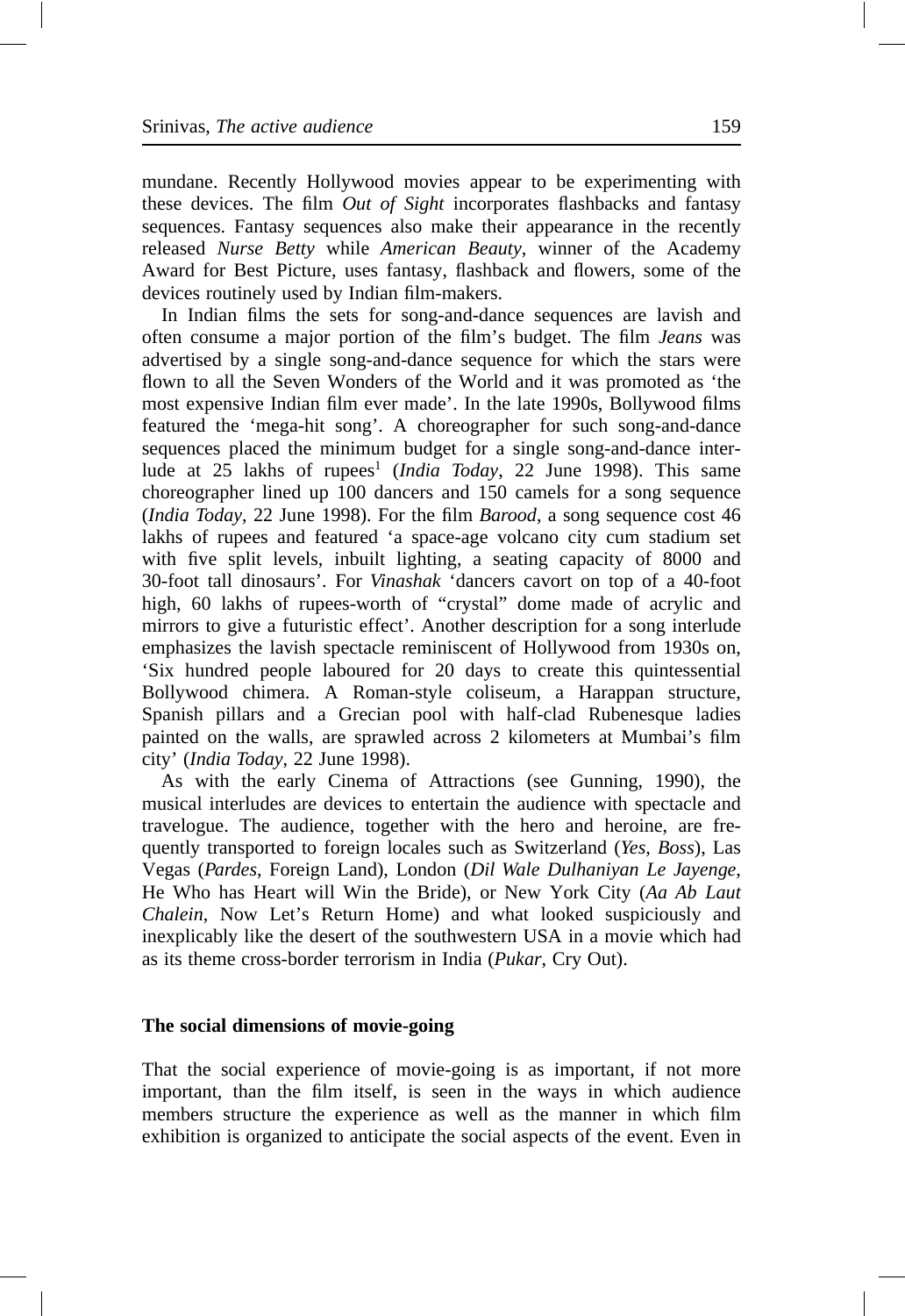the USA, where film-viewing is an atomized and highly disciplined activity, where in theatres audiences are expected, and are found to be, fairly quiet and absorbed by on-screen images and sound, movie marketing shrewdly attends to various 'extras' which audiences have come to expect as part of the larger movie experience. Revenues from sale of movie food and drink often top ticket sales at theatres and much attention has been paid to the design of seating, seats with arms transformed into cup-holders or 'stadium' seating being successful innovations (Epstein, 1992). More recently, the spate of teen movies targeting the youth market is a testament to the social nature of movie-going, with teenagers recognized as more likely to seek out group and collective experiences compared to other demographic segments.

In India, the social dimension of the movie event appears exaggerated when compared to the West. Public places such as cinema theatres are centres of group experience in contrast to many Western societies, where it is now an acceptable practice to see a movie, or even eat at a restaurant by oneself. Movie experiences in India involve families, friends and coworkers. Groups maybe composed of 4 to 8, even 10 individuals or more. Families include all ages – even infants are brought to the theatre and toddlers and the elderly are part of the group. The camaraderie in moviegoing is evident in the crowds emptying out of the theatres. People emerge as a group, and there is a lot of talk and laughter. Men are to be seen smoking, their arms slung around one another's shoulders, laughing, or holding hands with either a female or male friend and viewing companion. Women are seen laughing and chatting or holding the hand of a male companion or children. Families emerge, with a child carried by a male or female parent or the elderly carefully guided down the steps by a family member.

Privileging the social aspects of movie-going means that one often sees a movie that one is not really keen on, but that has met with the approval of one's group. The following excerpt from my fieldnotes reveals how moviegoers design the outing to accommodate the group. The film becomes secondary in importance with convenience for group members, proximity of theatres, and ease of access taking precedence. While this construction of movie-going is encountered in the west, the emphasis on the social and group event makes such occurrences that much more visible and more frequent in India.

Veena and I are talking on the phone and discussing the possibility of seeing a movie that day.

V wants to see *Kamasutra*; she tells me 'I think it's running at Cauvery (theatre)'. Cauvery is just around the corner from V's house.

L: I thought Steven Segal (movie) is at Cauvery. Isn't *Kamasutra* at Galaxy?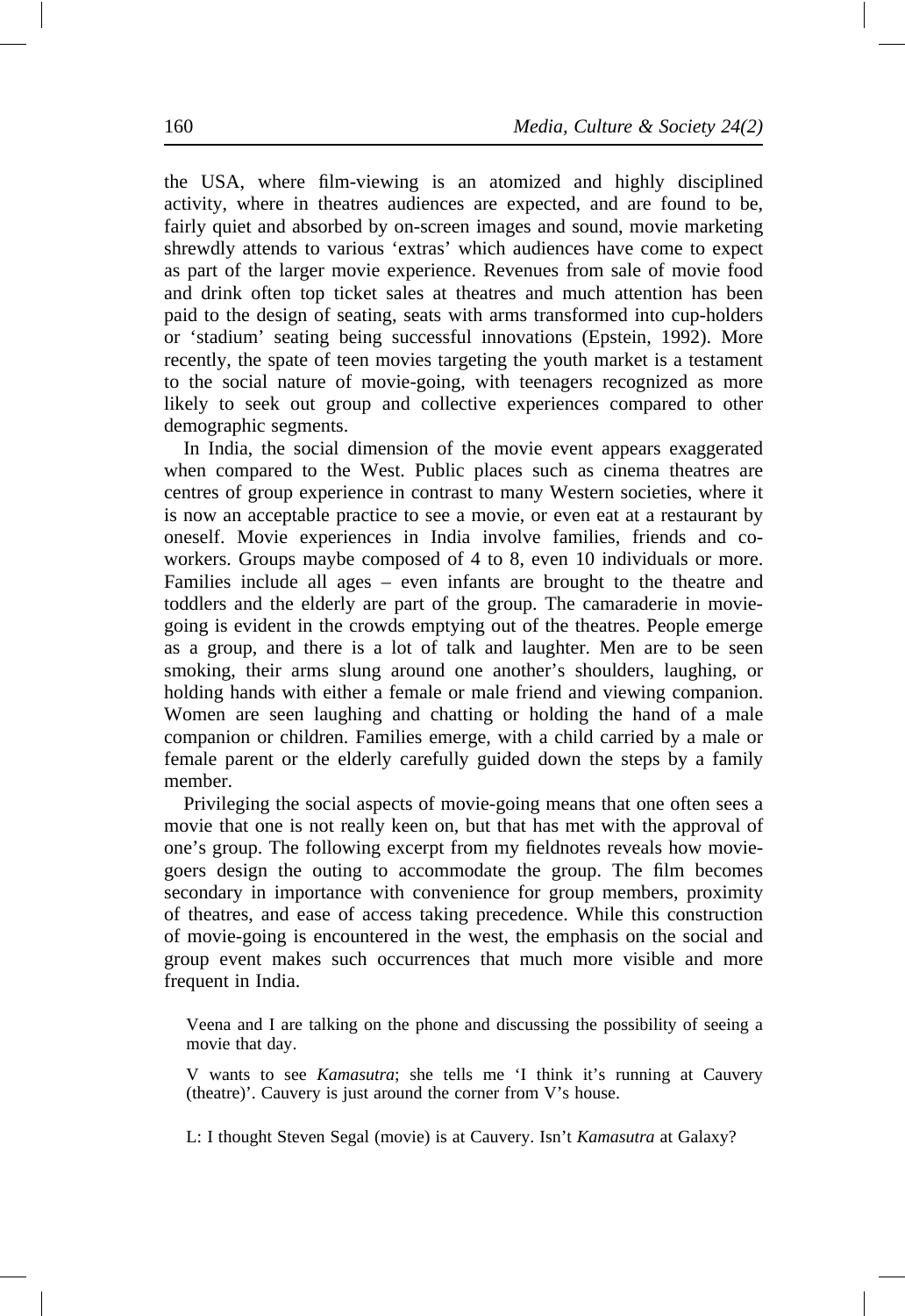- V: Galaxy means we'll have to do Advance Booking. Someone will have to buy tickets now. (It is 10 a.m. and Galaxy is further away from V's home than Cauvery).
- L: ( I remember I don't have a set of keys to the house) 'I would offer to go, except that I have to stay at home. I can't lock it (the house) and leave.'

V discovers that it is Friday. 'That means the movies will change.' She asks me if I have the *Indian Express* (newspaper) nearby and can tell her what movie is at Cauvery.

- L: It's a new Hindi movie, *Zor*, with Sushmita Sen, Om Puri ( I am reading out from the newspaper).
- V (quickly abandoning plans to see *Kamasutra*): 'Shall I go and book tickets for the 2:30 show?' (Bangalore, 1997).

Choosing showtimes and viewing companions is revealing of the way in which audiences creatively use social relations to construct the event. Women often see a matinee with a group of friends or female companions, but go with their families/husbands for the evening show (also called 'First Show' at 7:30 p.m.) or 'Night Show' at 9:30 p.m.

During my fieldwork I found that in conversations about movies, people would invariably include the experiences of the group and stories of friends and family. It appeared that movie-going was never constructed as a solitary act. I found that asking people questions about going to the movies alone created awkwardness. Many thought it a strange question as their assumption of the group or family experience was so closely tied in with the experience of leisure in public spaces. Many insisted they had never been to see movies alone and some questioned why anyone would do so. A middle-class woman appeared visibly upset when I asked her if she had ever gone to see a film by herself. She told me emphatically that for her movie-going was something for which she needed company and that she would 'never, never' go alone, it being pointless to do so. Others interpreted the question to be about what movies they saw and assured me that they only saw movies 'you can see with the whole family' or explained that they went to see movies 'for entertainment, so we usually go together'. In general, the seeking out of a solitary movie experience is considered an anti-social and unnatural act.

Women in Bangalore are to be seen moving around the city by themselves – driving cars, or two-wheelers, taking buses and autorickshaws, commuting to work, running errands, shopping and so on. However women rarely go to the movies by themselves, rather they experience it as a leisure outing with family and friends. Even female domestic workers, who may stealthily see a movie while ostensibly on an errand for their employers, often set up a meeting with friends or relatives to see the movie with. Men, however, did admit to seeing the odd movie alone. In crowds emptying out of theatres it is not uncommon to see men alone, just as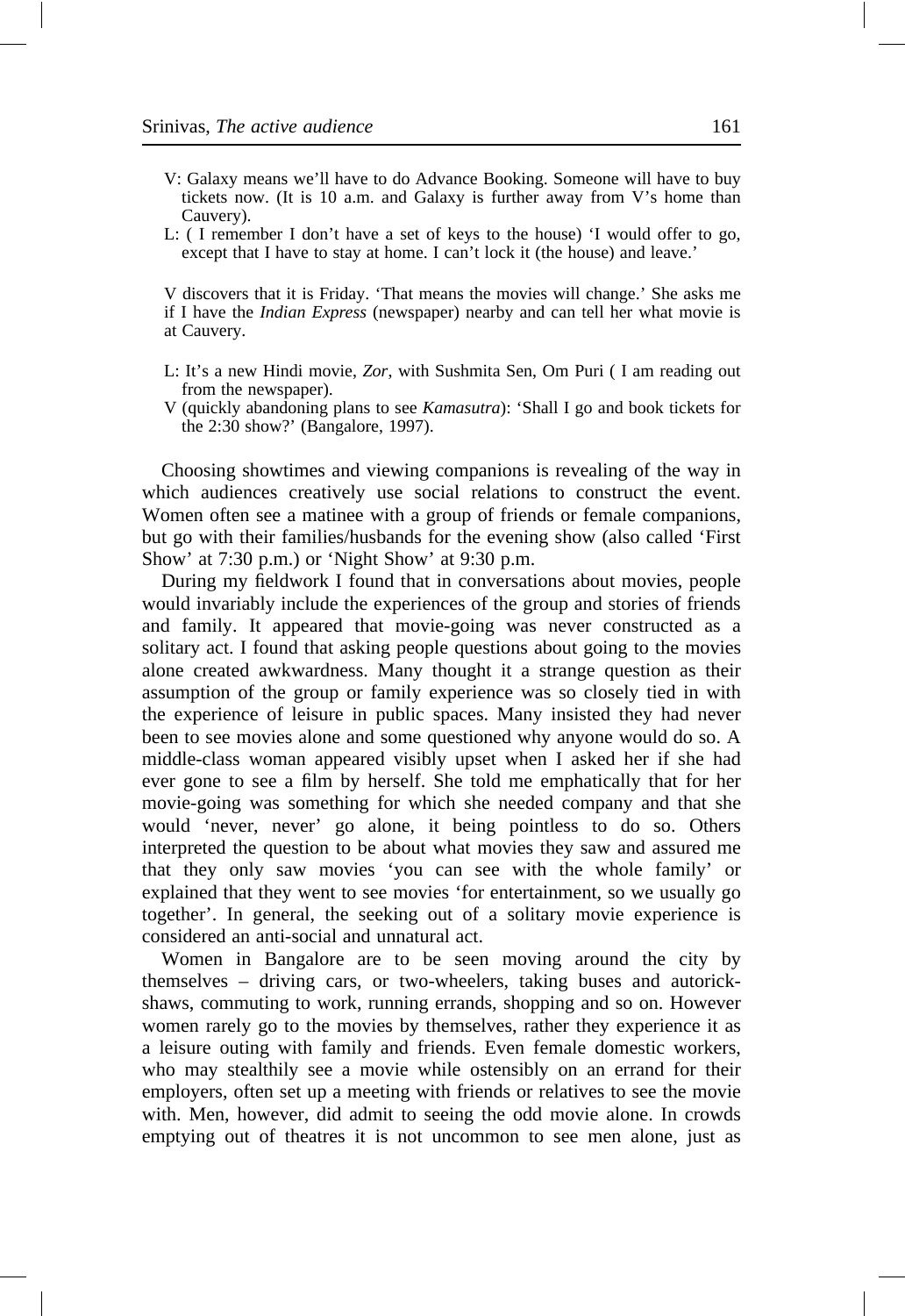inside the theatre one may see men looking for single seats. Particularly for lower middle-class or lower-class men, movie-going, while often a group event, is not necessarily constructed as such. Autorickshaw drivers, for instance, said they had seen movies by themselves as, in-between fares, they would take a break and duck into a theatre, sometimes to see just part of a favourite movie. In the anonymity afforded by the theatre, by their overt responses to the movie, through shouting and talking to the screen, male viewers may construct a group experience even though they may have gone to the theatre alone.

The films themselves cater to group viewing as they strive to provide something for everyone. Even though the debate on popular cinema frequently revolves around vulgarity, obscenity and censorship, filmmakers as well as theatre-owners in Bangalore expressed their concern with movies which had scenes bordering on the vulgar and obscene, fearing that women and the family audience would be turned away. A Bombay film director is quoted as saying, 'We must make clean and decent entertainers. I shouldn't feel ashamed to sit with members of my family in a movie theatre' (Director Yash Chopra in *Express Magazine*, 26 May 1997). The criterion of suitability for family viewing led many directors and producers to identify *Titanic*, with its story and music, as the ideal 'Indian' film.

Evidence that there is more to this debate than just rhetoric is found in conversations with those in the business of film-making, its distribution and exhibition. Given the importance of women viewers and the family audience, theatre-owners are relieved when censors cut scenes considered risqué. Exhibitors and film industry insiders reported the problems they were having with the Kannada film, *A*, which was drawing record numbers of male viewers. Many felt that the film being titled *A* was a turn-off to potential women viewers and others who mistakenly thought the film was an 'adult' film.

Requirements of decent family entertainment may be seen as crippling to a star's growth as an actor. A Kannada star described his dilemma with his loyal female audience. A recent film of his required him to play the role of a husband in a troubled marriage. He was surprised to receive irate letters from female viewers who asked him why he had 'become indecent' as the role required him to enact 'bedroom scenes'. Women in the audience objected to him taking off his shirt in the bedroom scenes. 'They asked me "Why are you taking off your shirt and doing scenes like this?"'

# *The theatre setting*

Cinema theatres in India are sites for the articulation of public culture and are seen to be microcosms of Indian society. Bangalore city and its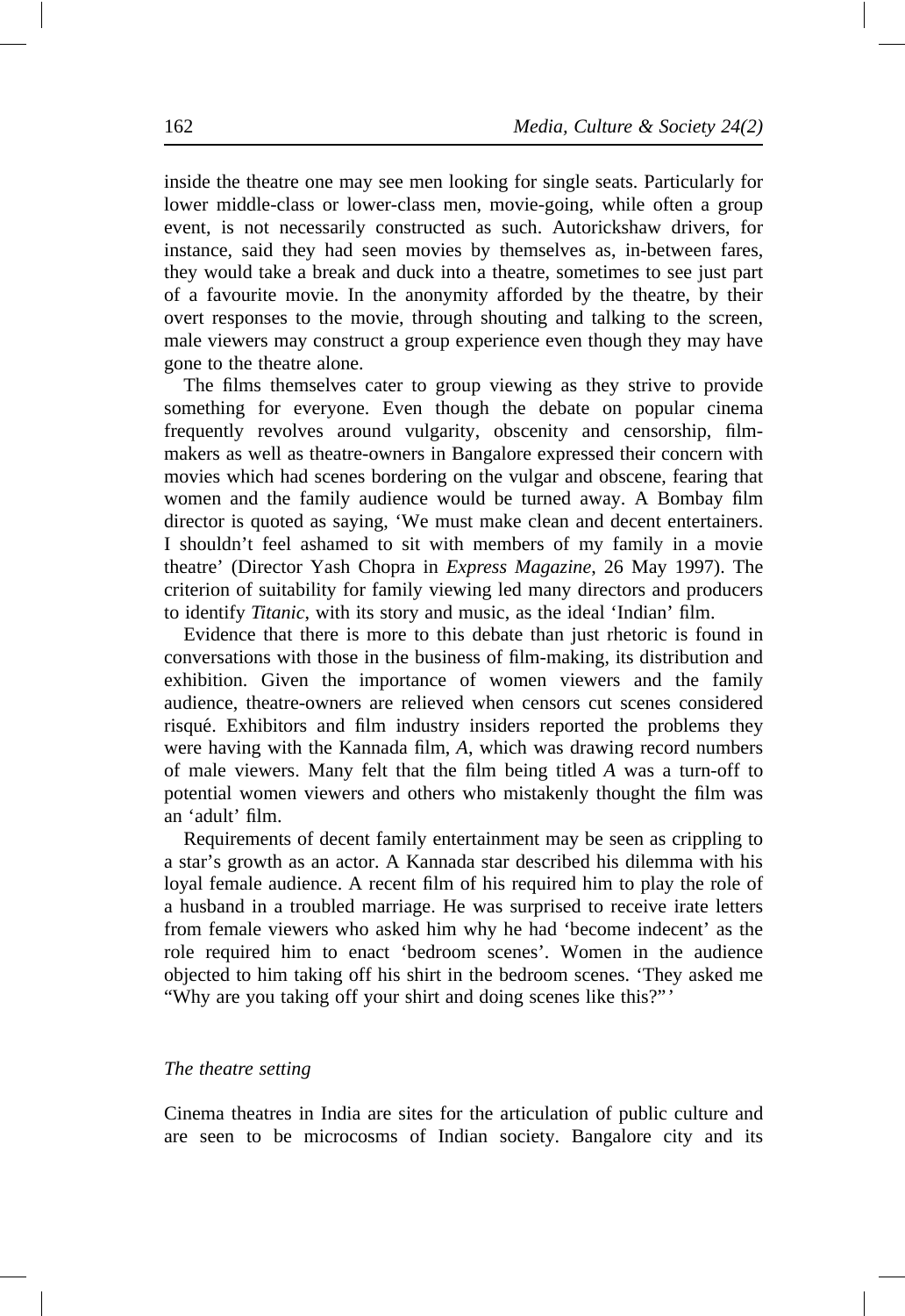environs in 1997–8 had roughly 102 theatres (Srinivas, 1999). Viewers typically decide to go to a theatre near their homes, or to one in a part of the city they are familiar with. The location of theatres in the city consequently sets up its own rough division of audiences. In Bangalore, the area called 'Majestic', also known as Kempe Gowda Road, is the older part of the city or *pettai*. This area is less preferred by the educated middle classes and the more westernized section of the population, who are seen to frequent theatres in 'Cantonment', many of which screen Hollywood movies. Bangalore has not yet seen the development of multiplexes. In certain areas of the city, the close proximity of theatres – in some cases three or four theatres next door to one another or opposite the street from one another, function as a multiplex for audiences.

The interiors of movie theatres contribute to a distinctive culture of movie-going. Theatres in Bangalore seat around a 1000 plus. A few 'minitheatres' seat approximately 600 to 700. Theatres offer a stratified viewing experience with seating for different sections such as the 'Balcony', 'Dress Circle' and the lower level close to the screen, also called 'Gandhi class', offered at different prices for the same film. The Balcony is the choice of the middle classes while seats at the lower level and close to the screen are typically frequented by the lower classes, the crowd English-language newspapers in India typically refer to as 'lumpen elements'. This observation needs to be qualified as it applies generally to audiences but not to regional movies, which often attract fans and movie-goers belonging to the lower middle and lower classes. For such movies, even lower-income viewers are prepared to pay Balcony rates and even 'black market' rates. There is also a de facto gender segregation in the theatre as the inexpensive seats close to the screen are monopolized by men. When women go to the movies they are rarely seen in these seats. Older movie-goers reminisced about their experiences decades ago, when rows of seats were reserved for women as 'ladies' seats' just as ticket queues had 'ladies' queues'.

People dress up for the movies and go to be seen and to see others. Middle-class viewers expect those seated closest to the screen to be loud and boisterous and to adopt overtly participatory viewing practices similar to the Elizabethan pit audiences who were part of the spectacle and the subject of comment in 16th-century England (Papp and Kirkland, 1988). In many theatres, those in the Balcony are able to literally look down on the audience in the less expensive seats and the activities of these viewers become part of the movie experience for the Balcony audience. During certain scenes in the movie, middle-class audiences in the Balcony look to the lower-class audiences for certain specific behaviours, such as throwing coins at the screen or throwing torn up lottery tickets to indicate appreciation of the movie or of certain stars. When talking about their movie experience, middle-class viewers frequently refer to 'front-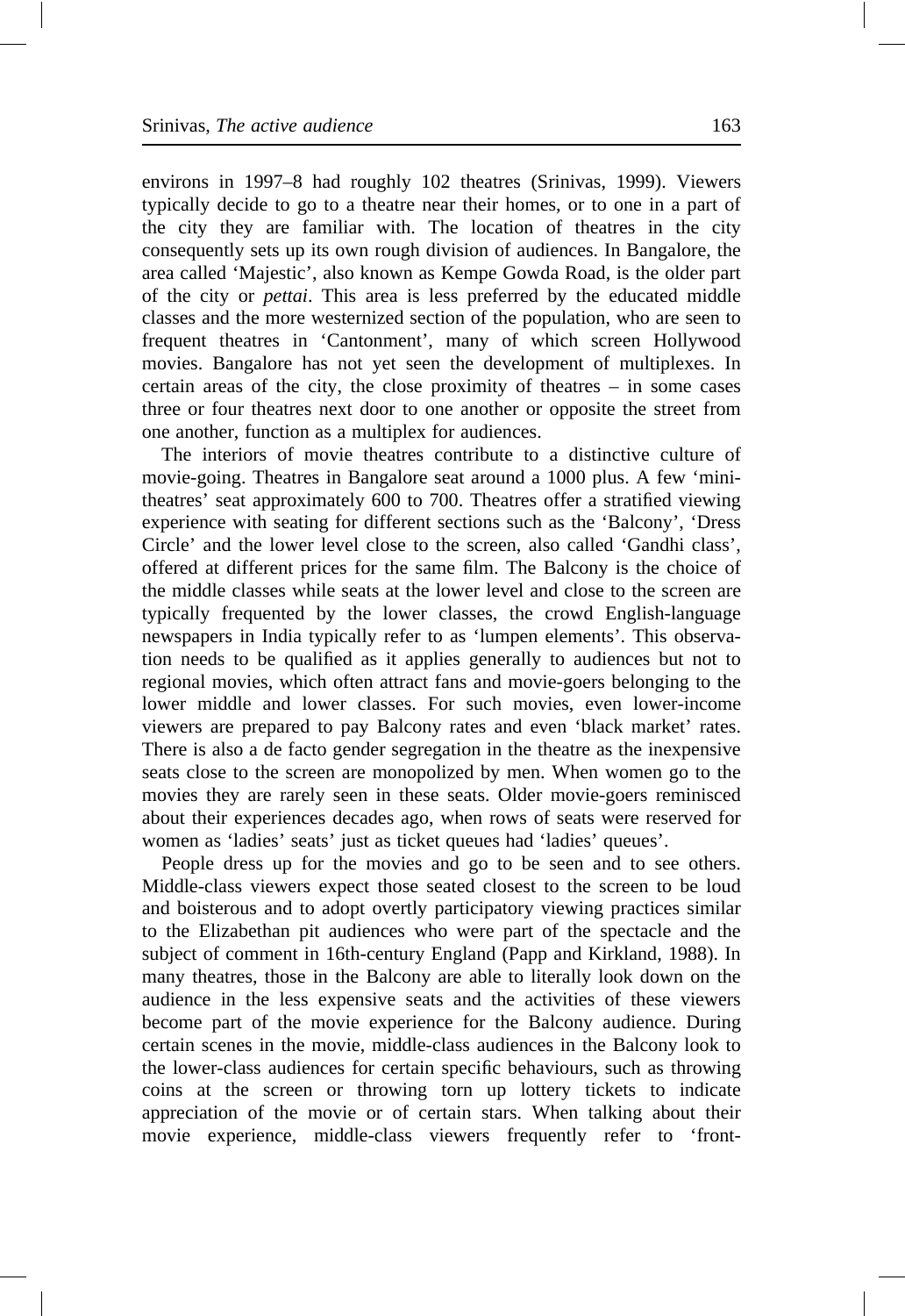benchers', 'lower class', or 'peons and autorickshaw drivers' or simply to 'Gandhi class' and comment on their unrestrained habits of shouting, 'catcalls', whistling and lewd comments on the movie.

# *Film screening and the social audience*

In Bangalore, as in other parts of India, film screening is organized with the social audience in mind. Since the films have a screening time between three and three and a half hours, they are structured to accommodate an intermission. During the 10 or 15 minute break audiences get something to eat and drink, catch up on news and cricket commentary or chat with friends. I observed some viewers plunge into everyday life as they ran errands to nearby stores during the intermission.

Audiences are so accustomed to an interval that even Hollywood films which may have a total screening time of 90 minutes are stopped halfway. If the interval is delayed for any reason, viewers become restless and leave their seats. Rather than pay attention to the film they carry on conversations with their friends near the concessions stands or in the aisles. Theatre management has devised a way to get the often reluctant post-intermission audience back in their seats. A bell is rung in some theatres before the lights go off, and the duties of the usher include rounding up stray viewers to tell them the film has commenced.

Socializing in the theatre with friends and family takes priority over seeing the film. Rather than the attentive stillness of audiences in the USA, in cinema theatres in India there is a continuous buzz of conversation and sounds of children laughing or crying. Audience members are not satisfied with chatting with people in the theatre. Cell phones are a boon to viewers who want to talk to someone outside or at home while watching the film. Anticipating the audience, some theatres have notices requesting audiences to turn off their 'mobiles' or cell phones in the theatre. The mobility of the Indian audience is yet another feature of the viewing culture that shapes the experience. During the film, audience members move around, visit the toilets or the concessions stand, take restless children outside. Often repeat viewers take a smoke break from the film and can be seen chatting in the theatre lobby.

The resulting collective experience of watching movies in India, where interaction is central to the experience, is therefore very different from the emotional experience which contemporary Western audiences have of Hollywood films, where audience members expect to be riveted by onscreen action and do not expect their fellow viewers to distract attention from the screen.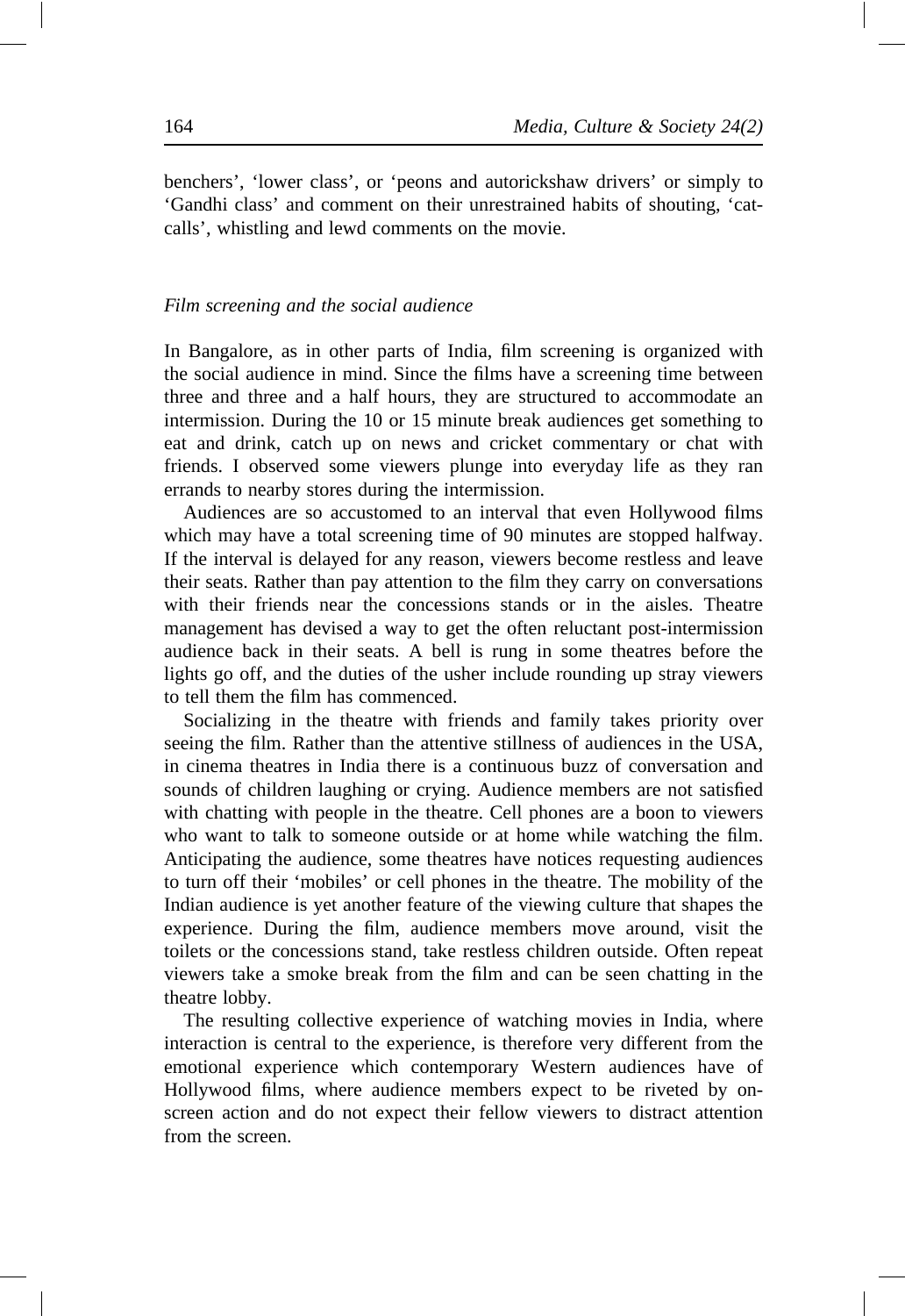# *Viewing practices and the constitution of film experience*

Habituees employ an aesthetic or style of spectating which may be described as 'active'. Active spectating constructs a particular relationship with the film – for instance, the film is not accepted as an entirety or finished product. Audiences use the film as raw material with which to construct their own experience, in the process reconstructing the film. Four such practices adopted by audience members are identifiable as: 'selective viewing', 'participatory' and 'performative viewing', and what those in the film industry refer to as 'repeat viewing'. In the following section I will elaborate on selective viewing – introduced in an earlier article (Srinivas, 1998) – and describe attendant practices of repeat viewing and the constitution of film experience.

### *Selective viewing*

Rather than accepting the film as an entirety or whole, Indian audiences select scenes to watch. Viewers who find the song-and-dance sequences uninteresting may leave the theatre at the beginning of such a sequence and return after the scene has shifted. Alternatively people wander out when there is conversation on screen and return to watch a dance. Audiences were seen to adopt this piecemeal viewing style when, during the film *Jeet*, they exited the theatre to avoid a 'serious' conversation between the central characters and returned cheering and whistling when the scene shifted to a fight between the hero and the villain.

. . . in theaters screening the film *Hindustani*, debated by members of the intelligentsia as an ideological piece with a controversial social and political message, viewers demonstrated an interest in exotica as they left the theatre after a particularly lavish song-and-dance sequence set in Australia which some viewers claimed was the sole reason for them to have seen the film repeatedly. During the interval people could be heard exclaiming about the kangaroos in the scene and the very realistic make-up to age the star for which it appeared to be common knowledge that Hollywood make-up experts had been flown in. (Srinivas, 1998: 329)

The ambulatory viewing style of Indian audiences brings them closer to spectators of plays in 16th and 17th century Paris, who are described as standing and milling about during the event 'just as they were accustomed to doing outdoors' (Mittman, 1984: 3). Walking in and out of the theatre during the film enables viewers to select out scenes which are of no interest to them, that is, effectively edit them out, like hitting the 'fast-forward' button on the VCR, thereby selecting fragments with which to construct a whole. The process of constructing a bricolage therefore becomes visible with Indian audiences.

Selective viewing is achieved not only through moving in and out of the theatre. Viewers may apply different levels of attention at different parts of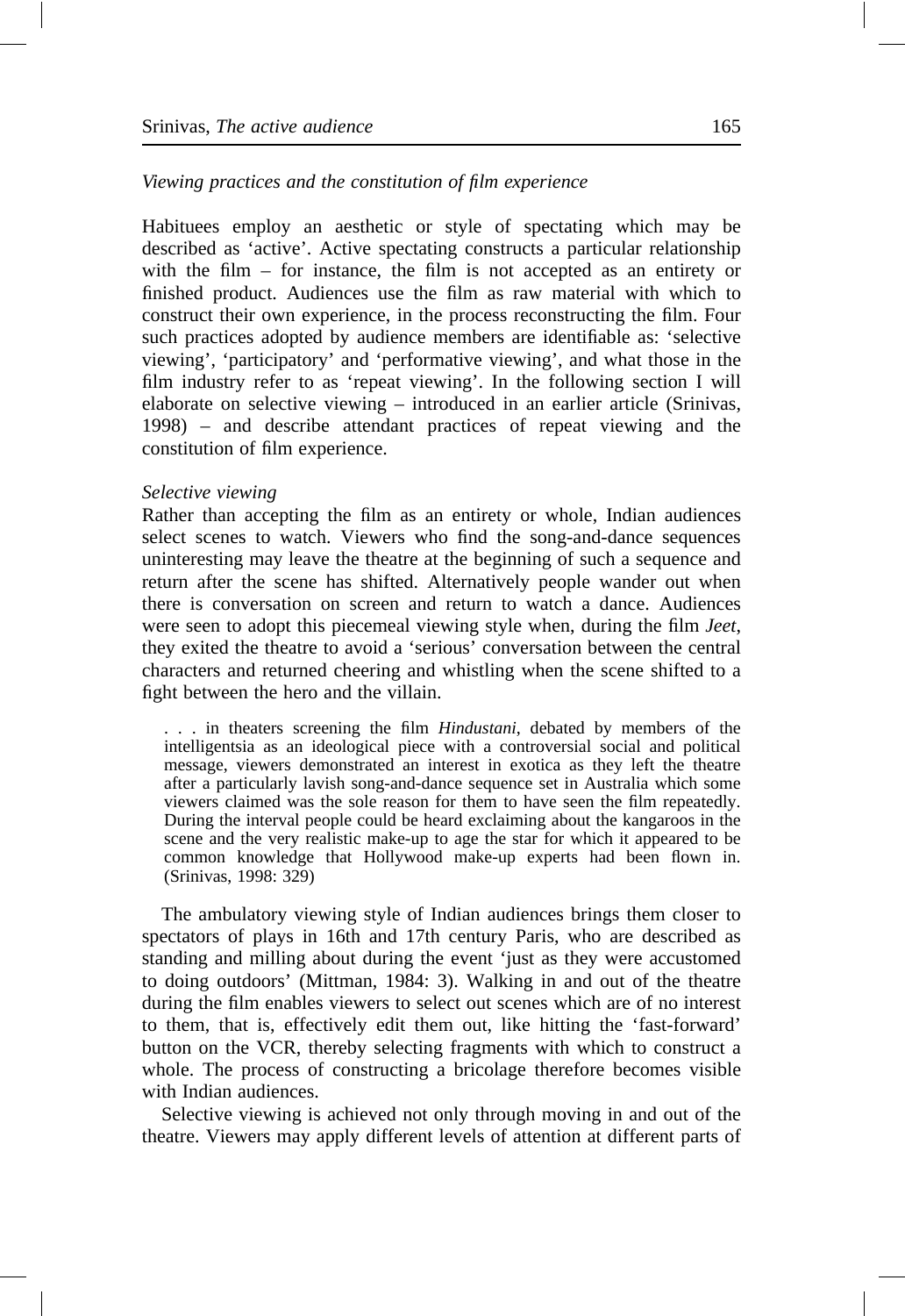the film. Very often conversation on-screen is used to 'take a break' from the film, during which interlude viewers have conversations of their own.

Evidence of this viewing style is seen in aesthetic appreciation of the film as well. Viewers may hum along with a tune or tap their fingers to the music even when it is background for a tense or tragic scene. Such aesthetic appreciation extends as viewers look beyond the film to the reality which contributed to it, in what may be termed a documentary mode of viewing (Sobchack, 1999), as they remark on scenery 'See it's [Melkote, where the film was shot] so beautiful! We can go there on a picnic all of us!'

Looking through the film instead of at a constructed imaginary world, viewers take apart a scene to appreciate fragments which they constantly relate to everyday life. In Bangalore, while watching the film *Kurubana Raani* (Shepherd's Queen, 1997), during a tragic scene where the heroine has just swallowed a bottleful of sleeping tablets to escape the attentions of the villain, a viewer repelled by the heroine's physical condition remarked audibly to her viewing companion 'Do you see her flab?' Another viewer who had recently ordered a dining table for her home commented on the décor and furniture in the room. And then, during a scene when the heroine is recovering from her suicide attempt in the hospital and the hero is portrayed as nearly out of his mind with grief, a viewer loudly remarked, 'I like that brocade blouse' worn by the heroine in the scene. This mode of meaning-making is, of course, not entirely specific to Indian viewers. What is specific to the Indian case is that the meanings become available to others. With the Western movie audience people's thoughts are very much their own.

Through selective viewing habituees do not consume a narrative with its own sequence and coherence. Their practices enable them to cobble together fragments to reconstruct an entertainment to suit their taste and needs. Cinema becomes a group construction, one which is particular to a local setting, rather than a mass media product which is universal. Consequently the 'film' that emerges is the result of audience interaction rather than a construction of the film-maker's which audiences passively consume. In this context, cinema does not provide a homogenizing effect, rather, plural audiences construct differentiated experiences. The explanations that viewers are 'resisting' the 'dominant messages' in the film, an explanation given in cultural studies and in the interpretive tradition of audience research, responsible for theories of decoding of texts, merely polarizes and simplifies the various ways audiences have of consuming a cultural product, and may attribute an intentionality that is questionable. I believe that it also unnecessarily politicizes an activity that is carried out in the spirit of spending leisure time with family and friends.

Selective viewing influences the organization of screenings in theatre settings. Since audience members view the film in parts they do not feel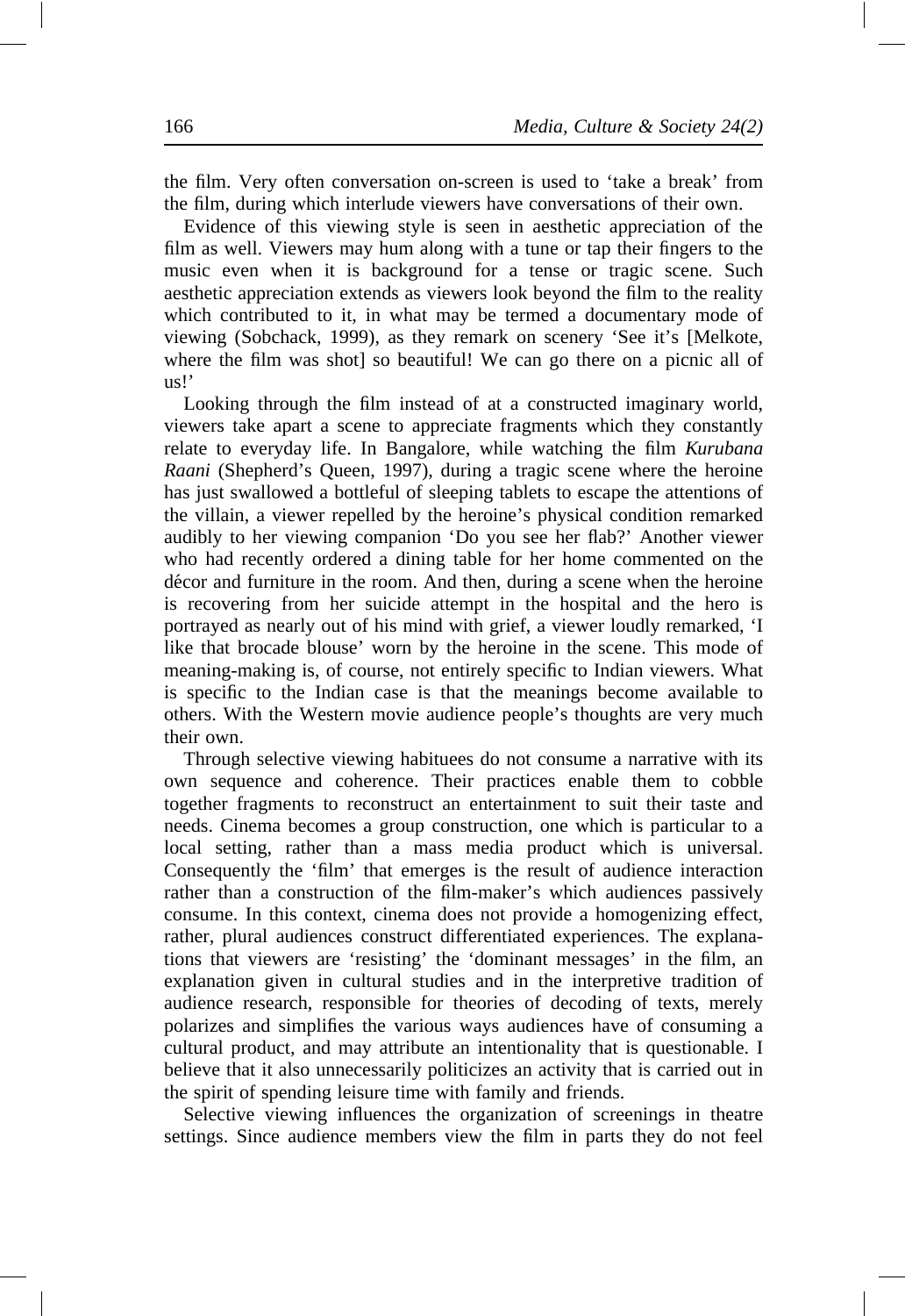compelled to be in their seats when the film begins. Typically, people continue to trickle in, locate their seats and shout out to their friends, long after the film is under way. Several interviewees admitted to taking lastminute decisions to see a film, walking in during or after the intermission. Once I overheard talk among those seated behind me in the theatre. Finding the first half-hour of the film disappointing they were considering going to another across town for which they would have arrived an hour after it had begun. An American theatre manager of a theatre in Massachusetts which has been leased to screen Indian movies remarked that in this respect Indian viewers were very different from their American counterparts who would not even miss five minutes of a film. In India, ushers are equipped with flashlights to seat those who arrive after the film has begun. Theatres do not turn off the lights when a film starts but may keep them on for 10 to 15 minutes anticipating a gradual filling up of seats.

Films themselves appear to be structured in anticipation of such viewing practices. Frequently narratives begin with a song-and-dance sequence, which may lure viewers to their seats in time, and which, if missed, will not be critical to the storyline and can therefore accommodate late arrivals. Since songs are played at maximum volume, they are effective in drowning out noise from the audience. As viewers leave the theatre as soon as the story ends – often before the last scene is played out, film credits frequently do not appear on the screen. In more than one film I attended the last scene was a freeze shot of the hero and its appearance seemed to be a signal for fans to applaud, whistle and shout and for the audience to rise to their feet and prepare to leave.

The interactive nature of the film–viewer relationship is made visible when watching Hollywood films in India as Hollywood films are not structured with the Indian viewing setting in mind. Expecting audiences to be in their seats and attending to the screen, films often start with a crisis or a crucial scene, expecting that viewers will be both pacified by the crisis and attend to the opening sequence in anticipation of deciphering the story based on what happens in the beginning. Out of special consideration for the film, Indian fans of James Bond films at times make it a point to be 'early' for a Bond film, in order not to miss the crucial first scenes and the introductory song. Viewer conversations are often more audible during Hollywood films as the films do not anticipate talk among audiences and therefore are not equipped with a soundtrack to drown them out.

#### *Repeat viewing*

Both Hollywood and Bollywood realize the value of the repeat audience. In the field I was introduced to the notion of 'repeat viewing' as a description of audiences when theatre managers, distributors and film-makers would refer to 'repeaters' or 'repeat audience'. The term 'repeaters' in India refers to an extreme type of viewer who sees the same film over and over, to set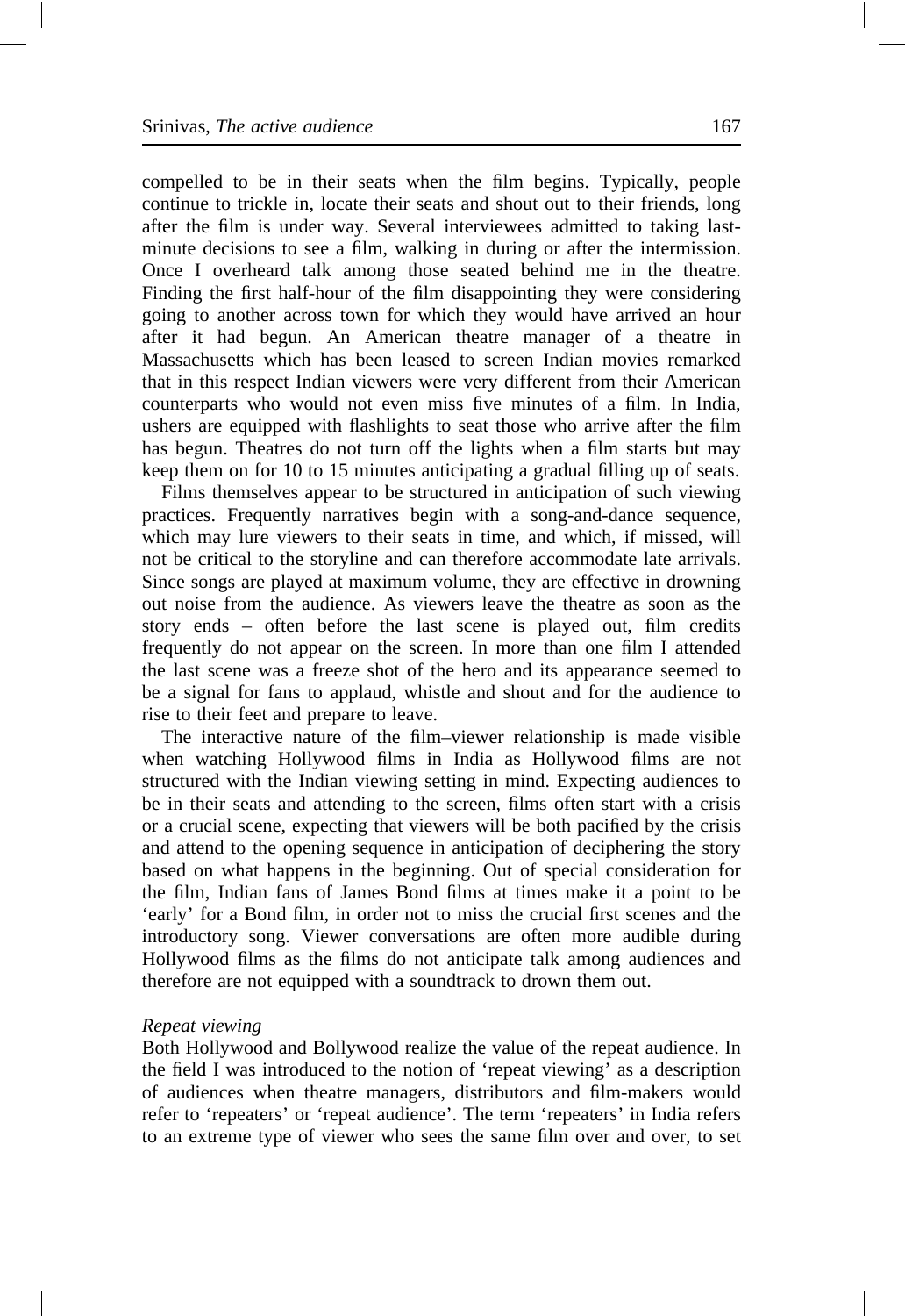apart such viewers from general Indian audiences who also routinely see films they like more than once, which allows them to have a distinctive experience of the film (Kakar, 1980; Iyer, 1988).

While repeat viewing is a routine practice among Indian audiences, there are occasionally films which capture the audience's attention in an extreme way and these films have become 'superhits'. Some of the films which have remained in theatres for months, sometimes for a year by popular demand, are *Sholay*, *Hum Aapke Hain Kaun*, *Dil Wale Dulhaniyan Le Jayenge* and *Bangarada Manusha* (Kannada film].

Often repeat viewing comes about through 'word of mouth', as, upon telling a friend or family member about a film one has seen, one sees the film again in the company of that friend. Through repeat viewing audiences construct cinema as a social experience as they go to the movies either with the same group but often with different people which varies the experience. When I asked a viewer about her seeing a film more than once she indignantly informed me that she went the second time to the movie, '*because* I was going with another group'. Seeing a film for the second, third or twenty-fifth time makes for a different viewing experience for repeaters as well as those who may be seeing the film the first time.

Repeat viewing facilitates the participatory and interactive style which Indian audiences adopt in their engagement with popular cinema. Repeaters have had time to form a relationship with the characters and talk back at the screen, sing along with the soundtrack. They loudly 'predict' what will happen next or carry on a conversation with a character responding to each line of dialogue with their own improvised dialogue. Repeaters applaud and cheer seconds before the occurrence of an event on-screen and provide sound effects which preview the scene for other viewers and make sense to first-timers only after the scene has shifted. A community atmosphere emerges in the theatre. A woman who had been to see the blockbuster hit *Hum Aapke Hain Kaun*, which featured the story of a joint family wedding, remarked that 'it was like going to a family wedding'. After the film had been in theatres for almost a year, every screening held mostly repeat viewers. A viewer described the in-theatre experience:

. . . everyone who went to see it had seen it before. [In the theatre] people were passing coffee, talking, [they] knew when the songs in the film would come on and they would join in. There was continuous talking, like there was a marriage in the theatre. People would say [referring to a character's outfit] 'that backless blouse is nice, I got one stitched like that'. (Srinivas, 1998: 336)

Such comments from habituees counter the argument that movie-going in India is about escaping reality, an assumption that is produced as fact by many intellectuals who are outside the culture of popular movie-going in India. I frequently came across academics who would tell me about cinema's role in providing an escape from harsh reality for the masses.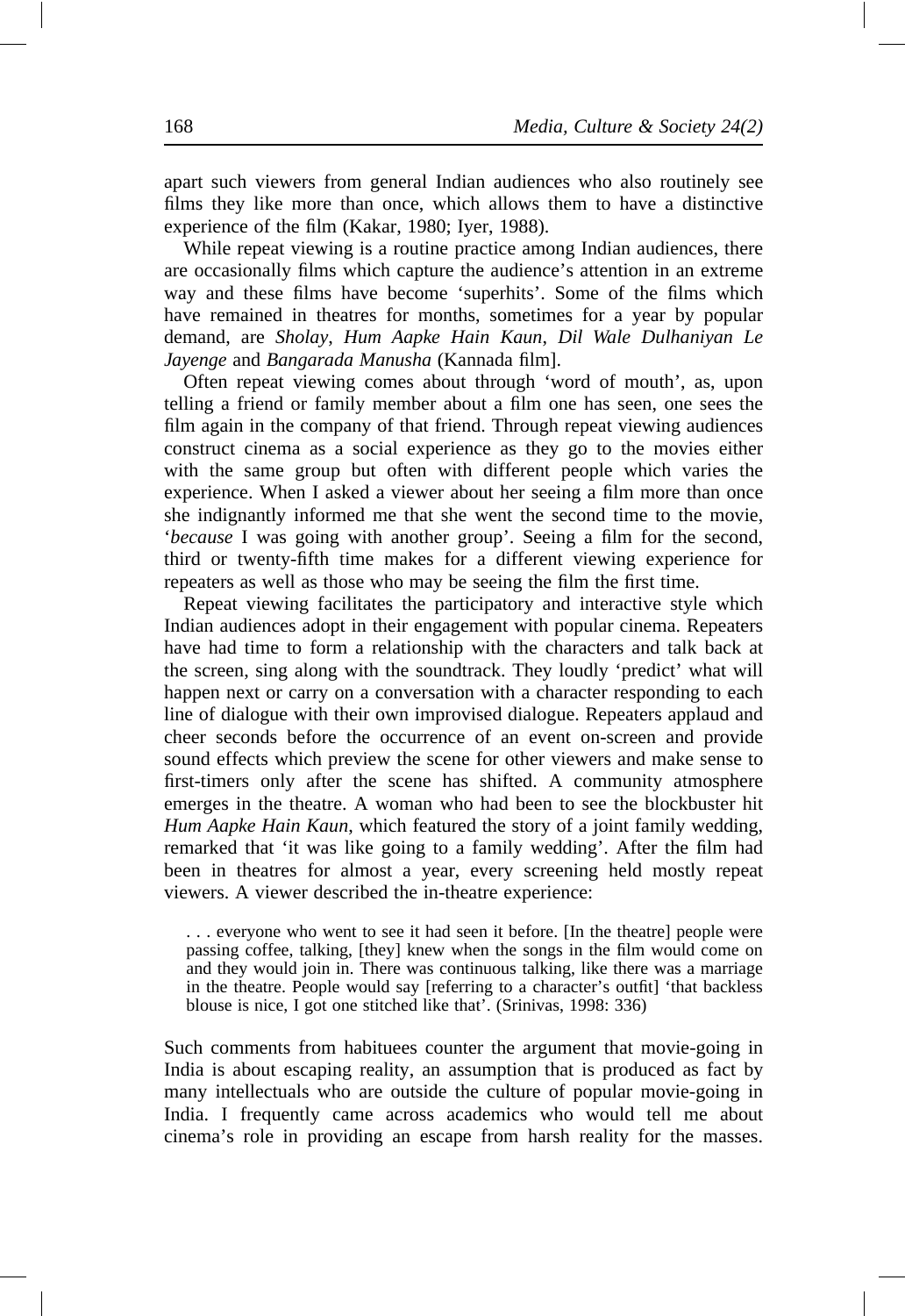Some of these academics admitted to never going to see the movies in question as they were troubled by the 'non-sequiturs' in the narrative, or would comment 'they're so awful! So vulgar!' and 'The heroes are so ugly.'

When I presented data on repeat viewing in the USA, I was questioned about the movie *Titanic* which is known to have drawn repeat viewers many of whom are teenage girls, fans of Mr DiCaprio. However, films such as *Titanic* and *Star Trek* are exceptions in the movie culture in the West, whereas in India repeat viewing is a phenomenon that is fairly routine and one which cuts across age and gender. Engaging with a narrative whose story is known is something Indian audiences have been doing for generations. Performances of religious myths such as the Ramayana, Krishna Lila, dance-dramas whose stories most Indians know from childhood, are constructed for a participatory audience (Hein, 1959; Booth, 1995). Selective and repeat viewing, practices through which modern-day mass media is refashioned by viewers, appear lodged in Hindu tradition and serve to make the movie experience culturally distinctive.

# **Cinema: a collective construction**

Sudhir Kakar's reflection on his childhood movie experiences in India highlights the importance of participation in experiencing cinema. He writes:

I always joined in the appreciative laughter that followed a raucous comment, even if the exact meaning escaped me. I too, would hold my breath in the hushed silence that followed a particularly well-enacted love scene, and surreptitiously tried to whistle, with the 'O' of the thumb and the index finger under the tongue, in imitation of the expert whistles that greeted the obligatory scene in which the heroine fell into the water or was otherwise drenched. (1980: 12)

In the theatre, habituees expect to interact with their fellow viewers and with on-screen events. When narrating a movie outing with his group of 25 college friends one of my interviewees mentioned the excitement of seeing a film he and his friends had seen before, waiting for a song sequence to begin so they could all sing along, waiting for remembered lines of dialogue so that they could repeat them loudly. An Indian watching a Hindi film in a theatre in Massachusetts found that the unusually quiet audience did not meet his expectations as he remarked loudly 'This gang doesn't know how to watch' and followed the remark with a piercing whistle as the heroine appeared on-screen in a mini-skirt. Indian viewers can find the experience of watching a Hollywood film in the USA constraining. During a screening of *Thelma and Louise* in a theatre in the Boston area, an Indian viewer connected with a scene where the characters drive through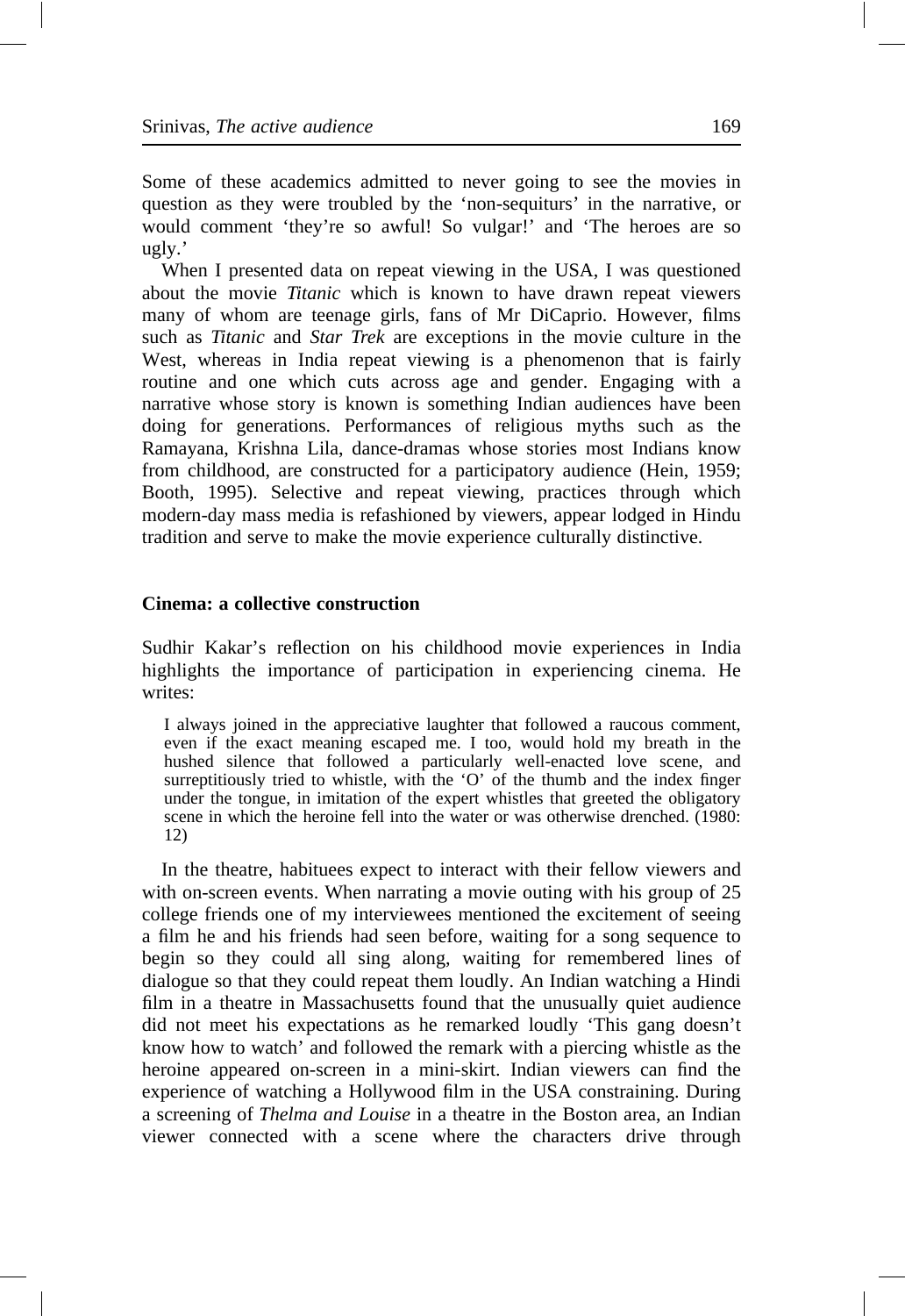Oklahoma as he had been a graduate student at the state university there. His excited shouts of 'Oklahoma! Hey guys, its Oklahoma!' met with disapproval as the people in the seats in front turned around and shushed him. When he exited the theatre a woman tapped him on the shoulder and told him that she and her fellow viewer were 'very upset' by his behaviour and advised him, 'If I were you, I would show some courtesy to others who are watching the movie.'

In India the interactive and participatory style of viewing which audiences adopt allows a certain spontaneous involvement as viewers shout out comments to the screen, talk to characters, give them advice and take sides. Audiences take over a scene and reconstruct its meaning and impact. Overly dramatic scenes are often mocked, as viewers use ridicule and irony to transform meaning and emotion. In a scene where the hero stands at the edge of a precipice and tells the heroine he will jump into the chasm below if she doesn't return his love, viewers shout '*Kood ja*!' ('Jump!') evoking laughter from fellow audience members and neatly subverting the intentions of the film-maker. Viewers interact with other audience members as well. A woman became tearful during an emotional scene in the film *Khamoshi* (Silence). Hearing her, two men seated nearby pretended to sob loudly, the interaction making fellow viewers laugh (Srinivas, 1998: 336).

Such practices are not restricted to Indian films. Watching *Air Force One* in Los Angeles I was struck by the difference in the experience from watching the same film in Bangalore. In Los Angeles, the half empty theatre was quiet, several people appeared to have wandered in by themselves and being present in the theatre one did not get a sense of how the film was being received. One had to assume that the audience's attention to the screen meant a certain enjoyment of the movie and the muted and polite laughter a couple of jokes drew from individual viewers attested to some degree of emotional affiliation with the scene. In Bangalore the theatre was packed. The 'House Full' sign proudly displayed the movie's and the theatre's status. Viewers waiting outside for the doors to open excitedly called out to family members and friends. I heard 'Harrison Ford' mentioned several times, along with the name of the director. It was clear that many had seen the movie before as phrases such as 'too good!' 'whatta plane!' and so on filled the air. Within the theatre, audience members chatted throughout the film. Repeaters 'guided' firsttimers among the group through the film, 'See what happens now!', 'You thought he would jump off the plane? I knew he was still there!', 'This is a funny scene' and provided sound effects such as the sound of gun-shots before the event occurred on screen. At moments of tension, such as when Ford's character is hiding in the aircraft a few feet away from the terrorist guard, viewers would whistle piercingly, meow loudly or make popping sounds eliciting laughter from fellow viewers. On-screen humour received loud and collective laughter and applause. Many repeated the 'punch-line'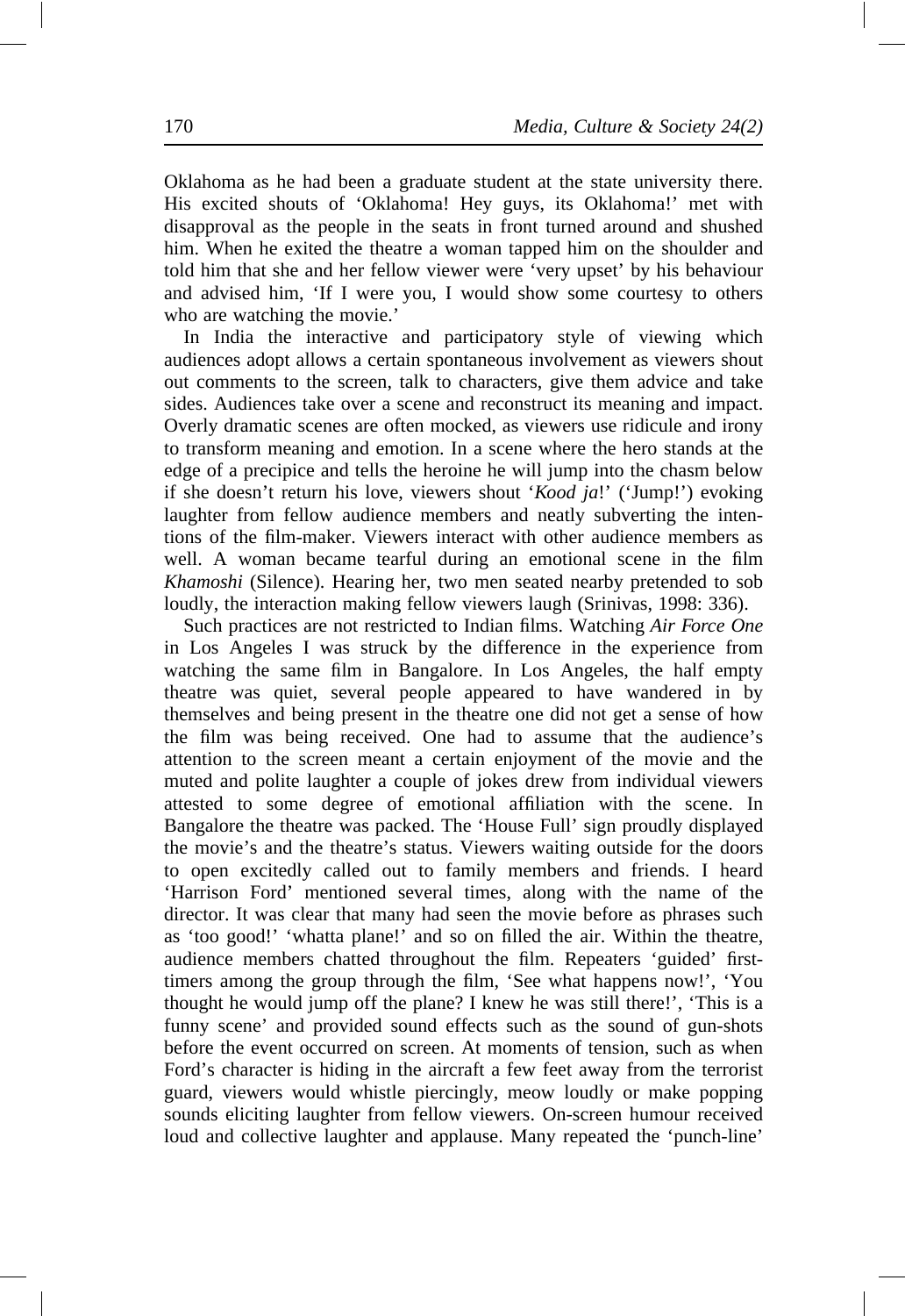to their viewing companions; men slapped each other on the shoulder and rocked in their seats with laughter. Moments of victory for 'good' over 'evil' similarly received appreciative applause and whistles. When the electricity failed and the screen was thrown into darkness audience members made their displeasure known by shouting out to theatre staff.

Commentary and participation are devices through which audiences reconstruct the film. Viewers are able to inscribe themselves in the film text by providing sound effects (of a train to accompany visuals), or by supplying dialogue – either improvised or repeated. Seeing a film more than once is a pragmatic device as each opportunity becomes an occasion to memorize dialogue. By spontaneously shouting out responses to onscreen dialogue, audience members construct a parallel dialogue which elaborates the meaning of the film or may incorporate an engagement with the actor that is in between the frame of the narrative and film-making. Watching a fight scene, for example, when the hero is being trounced by the villain, viewers shout out 'to' the hero, 'Now kick him!' and in doing so they are also instructing the actor and designing the fight scene.

Audiences re-edit the film while watching videos at home. One person assumes the task of 'fast-forwarding' and during viewing is instructed by others to 'fast-forward!' The film editor's role may be appropriated in theatres as well, as when in the course of watching the film *Hum*, audiences created a commotion in the theatre demanding that a favourite song-and-dance sequence be screened repeatedly while they sang along and danced. Conversations with viewers revealed that this is not an isolated instance. Audiences are known to routinely stop the screening and demand that certain scenes be shown repeatedly.

Those in film exhibition are forced to deal with the audience as critic. Male viewers belonging to the lower classes are known to leave lasting records in the theatre as they rip up upholstery in the seating with razor blades and knives when disappointed with the film or with viewing conditions (as when electricity fails). Theatres anticipate audience's actions and have made the seats close to the screen out of hard plastic. In one Bangalore theatre, the seats are made of cement.

# **Concluding remarks**

In Western societies mainstream film audiences are quiet and highly disciplined in their viewing styles. In cinema theatres people watch the film for the most part silently, the expectation of silent attentiveness to onscreen happenings providing a guiding etiquette. Viewers rarely talk out loud and never engage in the overtly interactive and spontaneously expressive style of reception seen in theatres in India and with Indian audiences. Cult films or midnight movies are frequently pointed out to be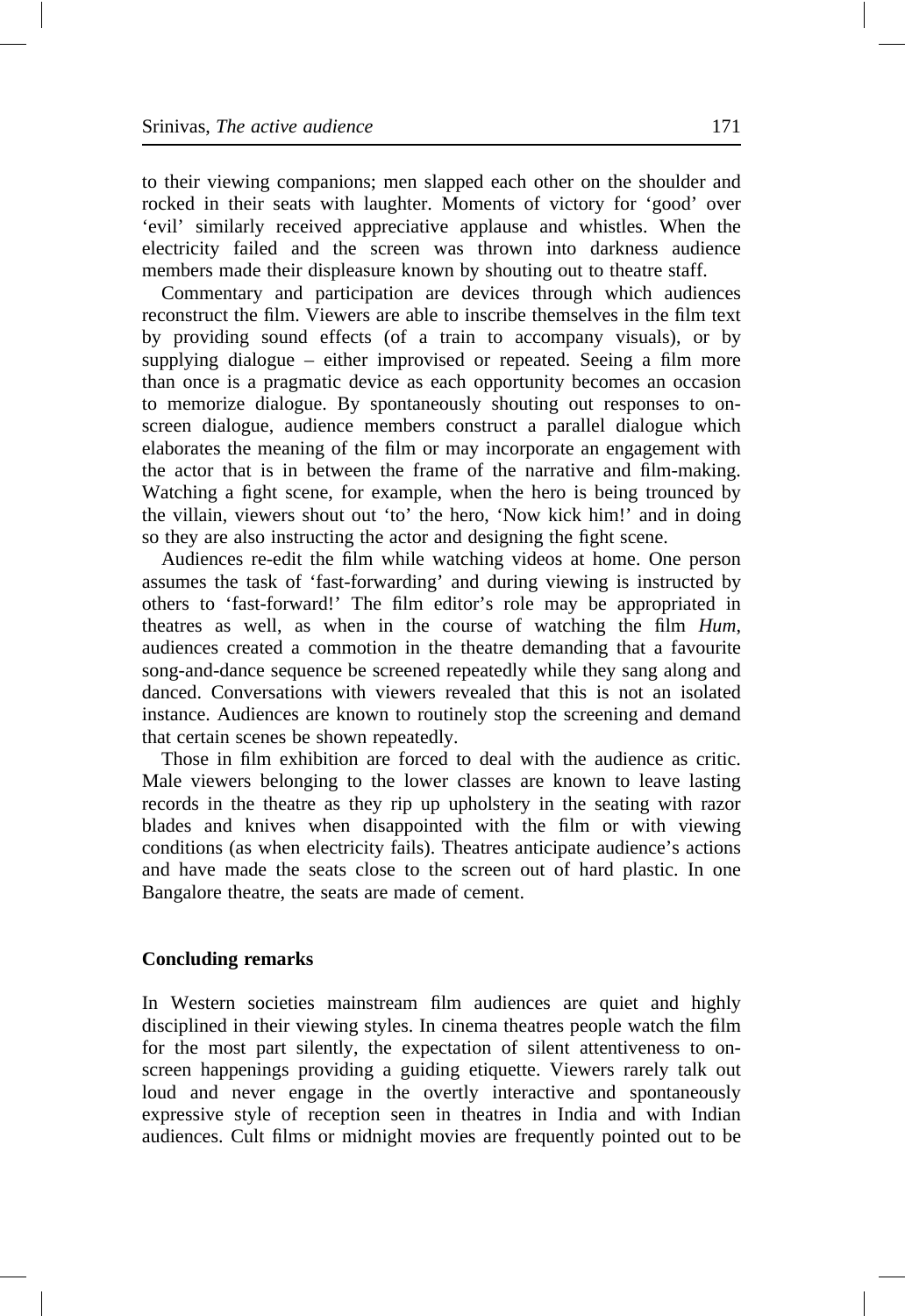instances of participatory viewing. However, even in these settings, an example of which is the *Rocky Horror Picture Show* in the USA, audience participation is scripted and choreographed.

Film studies in the West encountering audiences who appear silent, even mute in their viewing, have therefore been unable to access practices of mass reception in public settings. It is no wonder that the focus of study has not moved beyond the analysis of film texts. In this context, audiences, when acknowledged, are seen as either 'readers' of texts or as subjects of market research in a market that is highly fragmented and niche-oriented.

Given the obstacle to ethnographic observation at reception sites posed by Western audiences, Indian spectators become a strategic site for unpacking what has thus far been a 'black box' of media reception. Indian cinema and its culture of reception questions many basic assumptions about mass culture. Cinema is seen not to have the necessarily homogenizing effect expected of mass media. Instead, audiences are found to engage with various renderings of film content, which they achieve through group or 'clustered' viewing. Interactions with other viewers – known and unknown – as well as relationships with real-world settings and stars provide audience members with prisms through which they 'see' the film. Rather than the loss of community and face-to-face relations, which theorists such as Adorno and Horkheimer (Adorno, 1991; Adorno and Horkheimer, 1972) associated with the growth of mass culture in the West, the Indian case reveals the generation of community and face-to-face interaction through consumption of mass media. Participatory involvement with cinema allows Indian audiences to reconstruct the film, providing an experience that is heterogeneous and contextual – one that can vary with each viewing. Indian audiences are consequently closer to the producers and less alienated from the product compared to their Western counterparts.

# **Notes**

I thank Jack Katz and Vivian Sobchack for discussions and comments on earlier versions; Hamsa Kalyani, Tulasi Srinivas and M.V. Narasimhan for assistance at the field site. I am truly grateful to Bangaloreans both within and outside the film business for their hospitality and friendship. I remain indebted to M.N. Srinivas for his encouragement and guidance.

Sections of this paper were presented the Third Annual Conference on Popular Culture, Bowling Green State University, May 1999, at the South Asia conference, Madison, University of Wisconsin, October 1999 and at Williams College in February 2000.

1. 1 lakh =  $100,000$ .